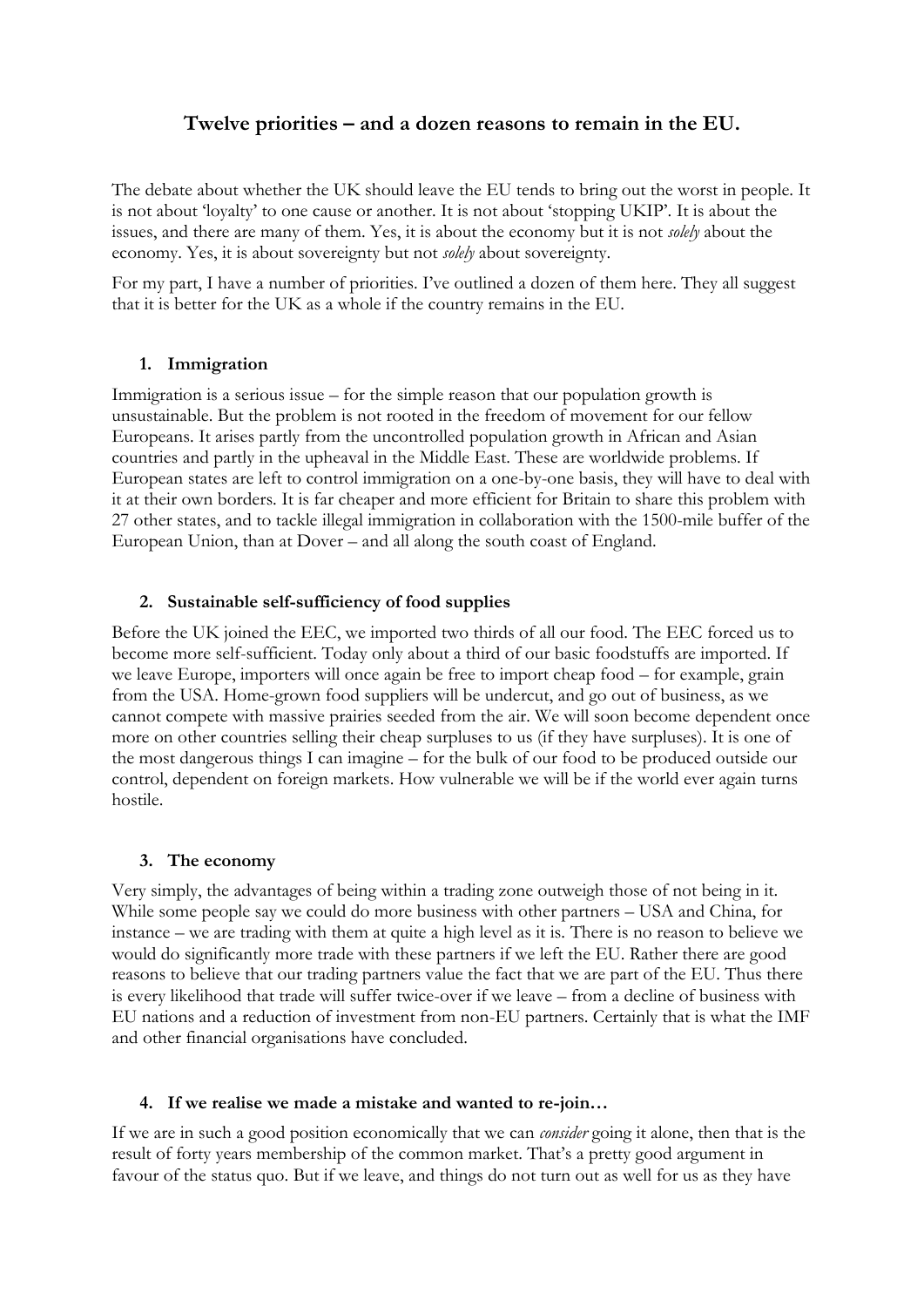for the last forty years, we will not be able to re-join the EU on the same terms. We will have to join the Eurozone, and thereby lose control of our currency. Why risk that? We are in the best position economically that we could possibly be, benefitting from the European trading zone with the safeguard of control of our own currency.

## **5. Reduced public spending**

There seems little doubt that credit-rating agencies will downgrade the UK by a notch or two in the aftermath of a departure from the EU. We will lose our AAA rating. Money will become more expensive for the government to borrow, putting pressure on public finances. And we are already heavily in debt as a nation. Any decrease in tax revenues from declining trade will further increase the likelihood of the need for the government to reduce expenditure on the environment, health and education – more 'austerity'. The residue of the money saved which otherwise would have been paid to the EU will not make up for the loss to public spending across the whole of government.

## **6. The break-up of the United Kingdom**

Scotland will be quite justified in calling for a second referendum on the UK if, in the wake of being told we're 'stronger together', the English vote to leave Europe. If the pro-European Scots vote to leave the UK and apply to re-join the EU, they will have to join the Euro. That will create a deeper divide along the northern border. There will be no talk of 'Great Britain' thereafter – for the island will be split in two economically as well as politically.

## **7. The risks to Europe as a whole**

The UK leaving the EU threatens the whole of Europe. Europe will be weaker if it speaks with a divided voice. It will be less able to stand up to the super-states of Russia, China and the USA. Also, if we simply back away from the problems of the EU, they will continue to blight everyone in Europe, and that includes every Briton who continues to have dealings with a European state, or travels there.

## **8. Long-term energy needs**

Our long-term prosperity is dependent on our having sufficient energy to transport people and commodities. This country has not yet woken up to the need to create more renewable energy. France and Germany both are well ahead of us in this regard. The UK voices that are advocating that we should leave the EU do not connect the prospect of our independence with our need for greater home-grown energy production – solar, wind and hydro.

## **9. British international influence**

Our standing with the USA depends to a great deal on our having influence in Europe, and our standing in Europe depends on our relationship with the USA. Our membership of the EU thus underpins our international influence. While it might not appear to matter hugely if our influence declines, if the world ever again moves towards conflict, which one day it is bound to do, it will matter a great deal.